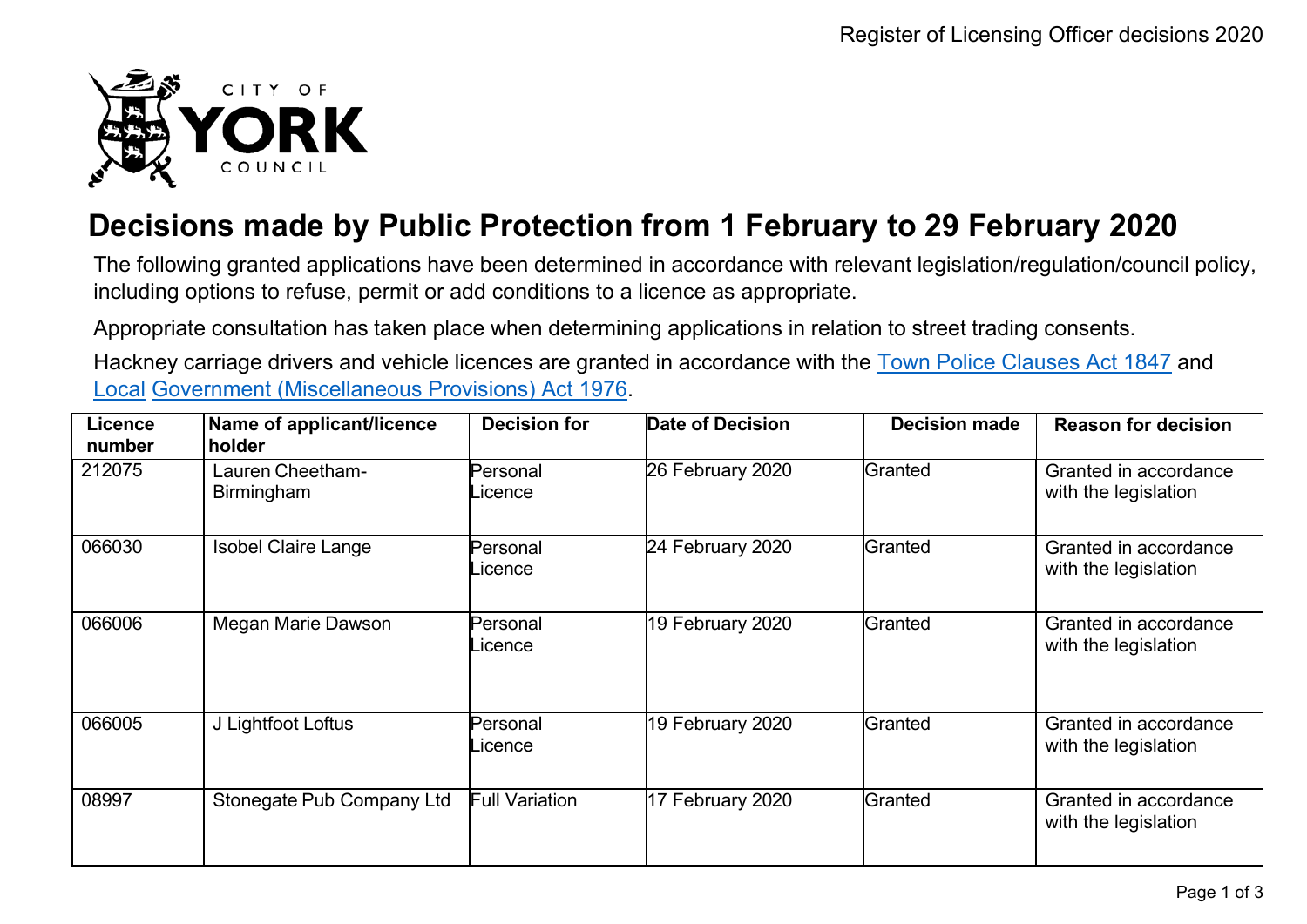Register of Licensing Officer decisions 2020

| <b>Licence</b><br>number | Name of applicant/licence<br>holder            | <b>Decision for</b>                       | <b>Date of Decision</b> | <b>Decision made</b> | <b>Reason for decision</b>                    |
|--------------------------|------------------------------------------------|-------------------------------------------|-------------------------|----------------------|-----------------------------------------------|
| 065979                   | Petra Baburoaba                                | Practitioner<br>Registration              | 14 February 2020        | Granted              | Granted in accordance<br>with the legislation |
| 2118811                  | <b>Heather Atkinson</b>                        | <b>Static Street</b><br><b>Collection</b> | 14 February 2020        | Granted              | Granted in accordance<br>with the legislation |
| 065810                   | <b>Mohammed Abdul Hamid</b>                    | <b>Premises Licence</b>                   | 14 February 2020        | Granted              | Granted in accordance<br>with the legislation |
| 211872                   | Lucy Graham                                    | <b>Static Street</b><br>Collection        | 13 February 2020        | Granted              | Granted in accordance<br>with the legislation |
| 065967                   | Lisa Louise Coe                                | Personal<br>_icence                       | 13 February 2020        | Granted              | Granted in accordance<br>with the legislation |
| 065943                   | <b>Hannah Lavers</b>                           | Personal<br>_icence                       | 10 February 2020        | Granted              | Granted in accordance<br>with the legislation |
| 065942                   | <b>Billy Alan Warren</b>                       | Personal<br>_icence                       | 10 February 2020        | Granted              | Granted in accordance<br>with the legislation |
| 065762                   | <b>Gron Kafe</b>                               | <b>Premises Licence</b>                   | 7 February 2020         | Granted              | Granted in accordance<br>with the legislation |
| 065913                   | <b>Tanya Roode</b>                             | Personal<br>_icence                       | 5 February 2020         | Granted              | Granted in accordance<br>with the legislation |
| 065744                   | Mr Greek Souvalaki House Ltd Premisesf Licence |                                           | 4 February 2020         | Granted              | Granted in accordance<br>with the legislation |